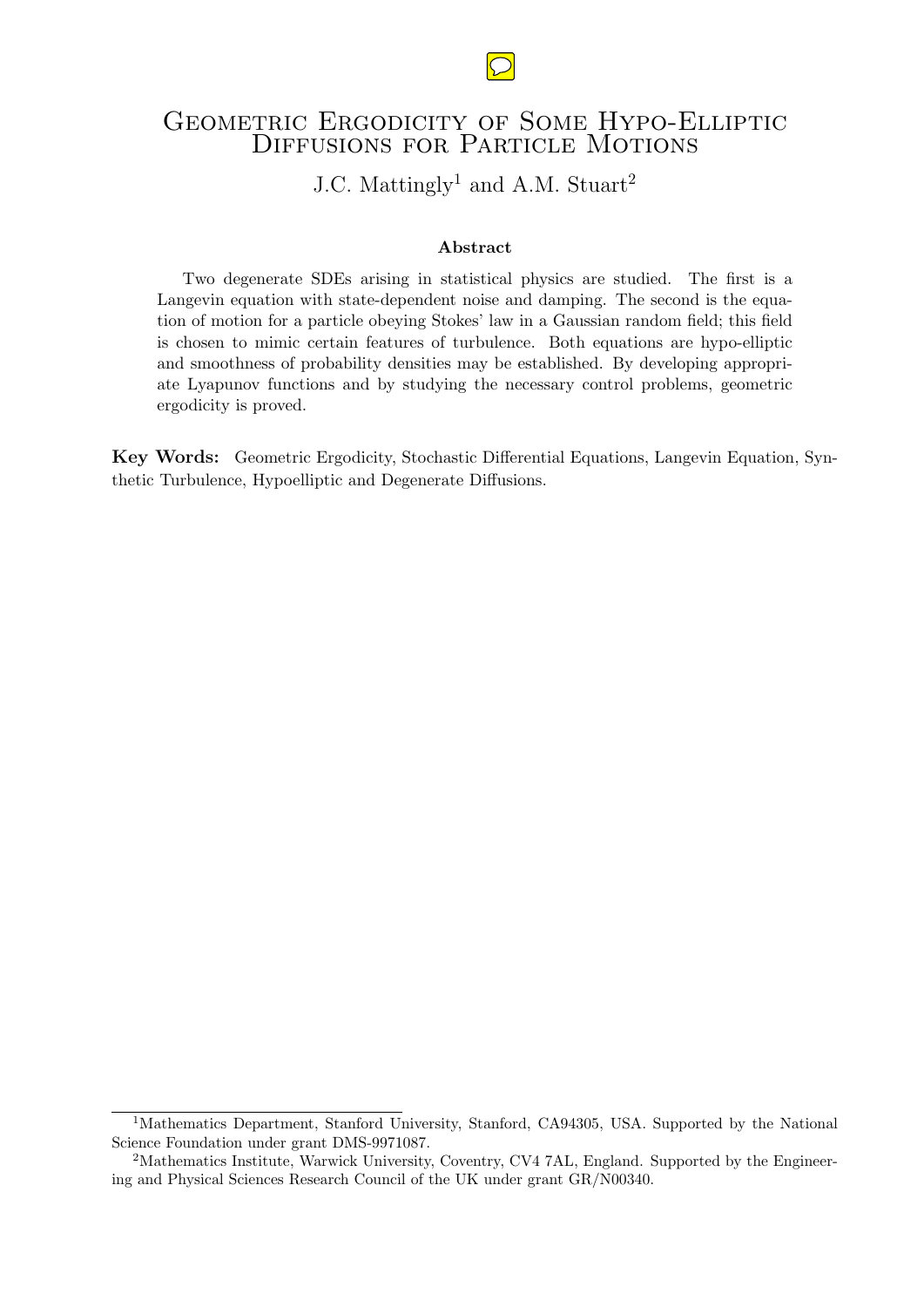## 1 Introduction

The first objective of this note is to highlight a straightforward approach to proving geometric ergodicity for Markov chains on uncountable state spaces. The techniques are based on the approaches in [10, 8, 9, 2, 3]. We follow a recent development of these ideas described in [7], tailored to the study of degenerate diffusions, and their discretizations. We make a minor extension of the theory in [7] (from state space  $X = \mathbb{R}^d$  to state space  $X = \mathbb{T}^{d_1} \times \mathbb{R}^{d_2}$ ) and then use this to pursue the second objective of the note: to prove geometric ergodicity of some naturally occuring models in statistical physics. As the approach to ergodicity is designed to handle degenerate diffusions it is hence ideal for problems arising in mechanics where noise arises as a force acting directly only on momenta and not on positions.

In section 2 we state the basic theory. In section 3 we give an application to the Langevin equation for the motion of a particle in a periodic potential, subject to state-dependent noise and damping obeying the fluctuation-dissipation relation. In section 4 we give an application to the random dynamical system formed by considering the motion of particles obeying Stokes' law in a (synthetic) turbulent velocity field; this velocity field may be viewed as the solution of a linear stochastic PDE.

# 2 Geometric Ergodicity

In this section we state Theorem 2.3, guaranteeing geometric ergodicity. The proof is a trivial modification of that in [7] (only the state space has changed) and so we omit it. In any case the statement and proof of the theorem are close to existing treatments in the literature [10, 8, 9, 2, 3] and the main advantage of our formulation is simply that it is well-adapted to the study of possibly degenerate diffusions and their time discretizations.

Consider a homogenous Markov process  $x(t)$   $(t \in \mathbb{R}^+)$  or Markov chain  $x(t)$   $(t \in \mathbb{Z}^+)$  on a state space  $(\mathbb{X}, \mathcal{B}(\mathbb{X}))$  where  $\mathbb{X} = \mathbb{T}^{d_1} \times \mathbb{R}^{d_2}$  with  $d_1, d_2$  non-negative integers. <sup>1</sup> Here  $\mathcal{B}(\mathbb{X})$ denotes the Borel  $\sigma$ -algebra on X. To help combine our treatment of continuous and discrete time, we set  $\mathcal{T} = \mathbb{R}^+$  (resp.  $\mathbb{Z}^+$ ) for the Markov process (resp. chain) case. Throughout the remainder of the paper  $\mathcal{B}_{\delta}(x)$  denotes the open ball of radius  $\delta$  centred at  $x \in \mathbb{X}$ . We denote the transition kernel of the Markov process or chain by

$$
P_t(x, A) \stackrel{\text{def}}{=} \mathbb{P}(x(t) \in A | x(0) = x), \quad t \in \mathcal{T}, x \in \mathbb{X}, A \in \mathcal{B}(\mathbb{X}) .
$$

Now define the Markov chain with the kernel  $P(x, A) \stackrel{\text{def}}{=} P_T(x, A)$ , formed by sampling at the rate  $T \in \mathcal{T}$ . The following assumptions will give geometric ergodicity.

**Assumption 2.1** Minorization Condition There is a choice of  $T \in \mathcal{T}$ , compact C, an  $\eta > 0$ , and a probability measure  $\nu$ , with  $\nu(C^c) = 0$  and  $\nu(C) = 1$ , such that

$$
P(x, A) \ge \eta \nu(A) \quad \forall A \in \mathcal{B}(\mathbb{X}), x \in C.
$$

<sup>&</sup>lt;sup>1</sup>We set  $d' = d_1 + d_2$  in general, and it is convenient in the Langevin case to set  $d_1 = d_2 = d$ .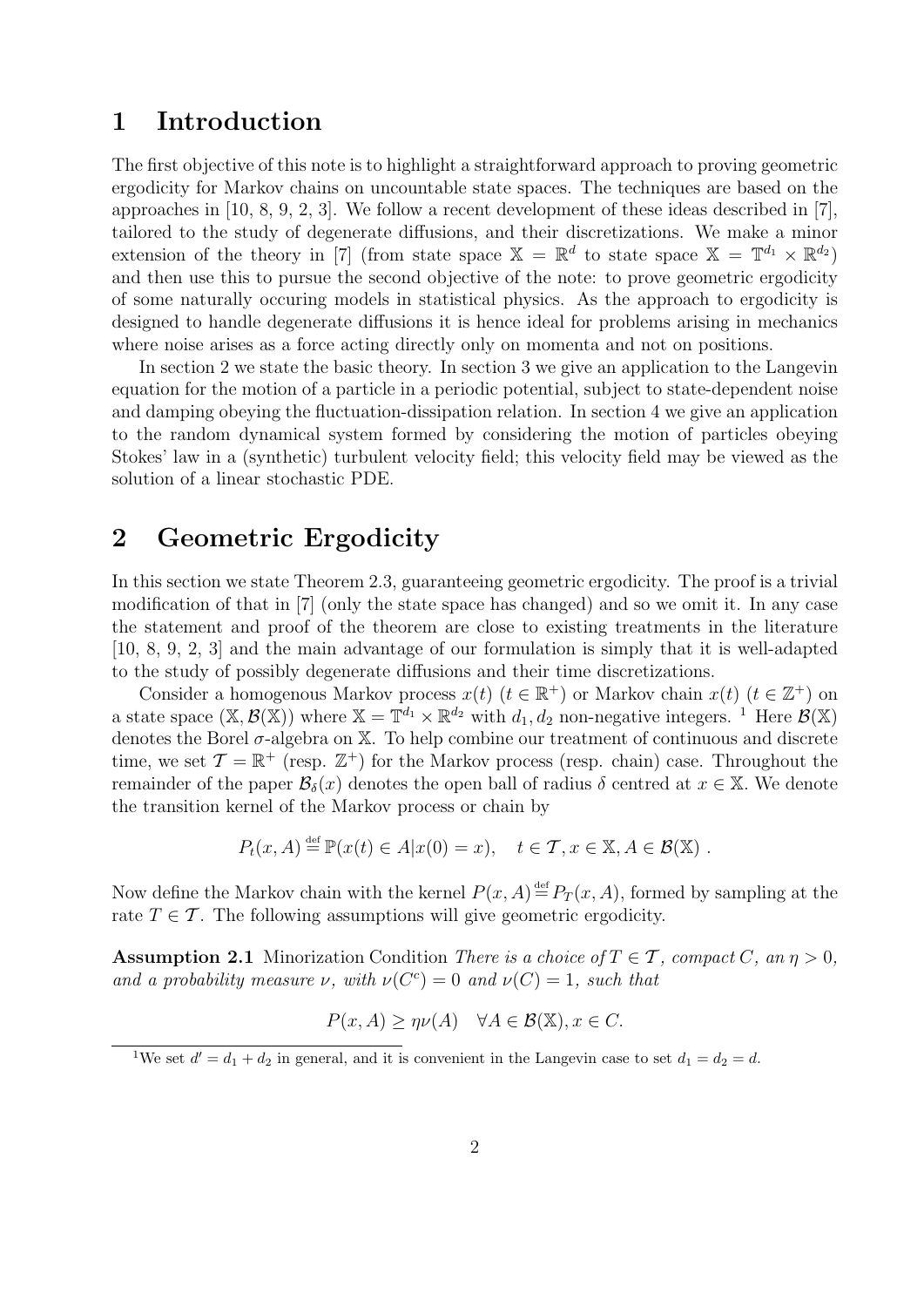The minorization condition is a particular case of the general concept of small set, developed for the purposes of proving ergodicity of Markov chains on general states spaces; see [10, 8].

Let  ${x_n}_{n\in\mathbb{Z}^+}$  be the Markov chain generated by the kernel  $P(x, A)$ . We use a Lyapunov function to control the return times to C. In the following  $\mathcal{F}_n$  denotes the  $\sigma$ -algebra of events up to and including the  $n^{th}$  iteration. E denotes expectation induced by the Markov chain or process. We use the notation  $\mathbb{E}^y$  when we wish to indicate dependence on the starting point y of the chain.

**Assumption 2.2** Lyapunov Condition There is a function  $V : \mathbb{X} \to [1, \infty)$ , with  $\lim_{\|x\| \to \infty} V(x) =$  $\infty$ , and real numbers  $\alpha \in (0,1)$ , and  $\beta \in [0,\infty)$  such that

$$
\mathbb{E}[V(x_{n+1})|\mathcal{F}_n] \le \alpha V(x_n) + \beta.
$$

The use of such Lyapunov conditions to prove ergodicity for uniformly elliptic diffusions is a well-developed subject; see [3, 5, 8].

In what follows, we will use the shorthand notation  $|g| \leq V$  to mean  $|g(x)| \leq V(x)$  for all  $x$  and define

$$
\mathcal{G} = \{ \text{measurable } g : \mathbb{X} \to \mathbb{R} \text{ with } |g| \le V \}.
$$

**Theorem 2.3** Let  $x(t)$  denote the Markov chain or process with transition kernel  $P_t(x, A)$ . Let  ${x_n}_{n \in \mathbb{Z}^+}$  denote the embedded Markov chain with transition kernel  $P(x, A) = P_T(x, A)$ . Assume that there is a  $T > 0$  for which the following holds: the Markov chain  $\{x_n\}_{n \in \mathbb{Z}^+}$ satisfies the Minorization Condition and the Lyapunov Condition with C given by

$$
C = \left\{ x : V(x) \le \frac{2\beta}{\gamma - \alpha} \right\}
$$
 (2.1)

for some  $\gamma \in (\alpha^{\frac{1}{2}}, 1)$ . Then there exists a unique invariant measure  $\pi$ . Furthermore there is  $r(\gamma) \in (0,1)$  and  $\kappa(\gamma) \in (0,\infty)$  such that for all measurable  $q \in \mathcal{G}$ 

$$
|\mathbb{E}^{x_0}g(x_n)-\pi(g)| \leq \kappa r^n V(x_0).
$$

This theorem is very similar to existing results in the literature; see Chapter 15 of [8] and the references therein. The proof uses standard coupling techniques. The main interest is that the theorem has been tailored for application to degenerate SDEs.

Throughout this note we will use Theorem 2.3 to study the following SDE:

$$
dx = Y(x)dt + \Sigma(x)dW, \quad x(0) = y,\tag{2.2}
$$

where  $x \in \mathbb{X}, Y : \mathbb{X} \to \mathbb{R}^{d'}$  and W is a standard m-dimensional Brownian motion. Thus  $\Sigma : \mathbb{X} \to \mathbb{R}^{d' \times m}$ . To establish geometric ergodicity for this SDE we use the following approach.

Assumption 2.4 There is a function  $V : \mathbb{X} \to [1,\infty)$ , with  $\lim_{||x|| \to \infty} V(x) = \infty$ , and real numbers  $a \in (0, \infty)$ ,  $d \in (0, \infty)$  such that

$$
\mathcal{A}\{V(x)\} \le -a\{V(x)\} + d,\tag{2.3}
$$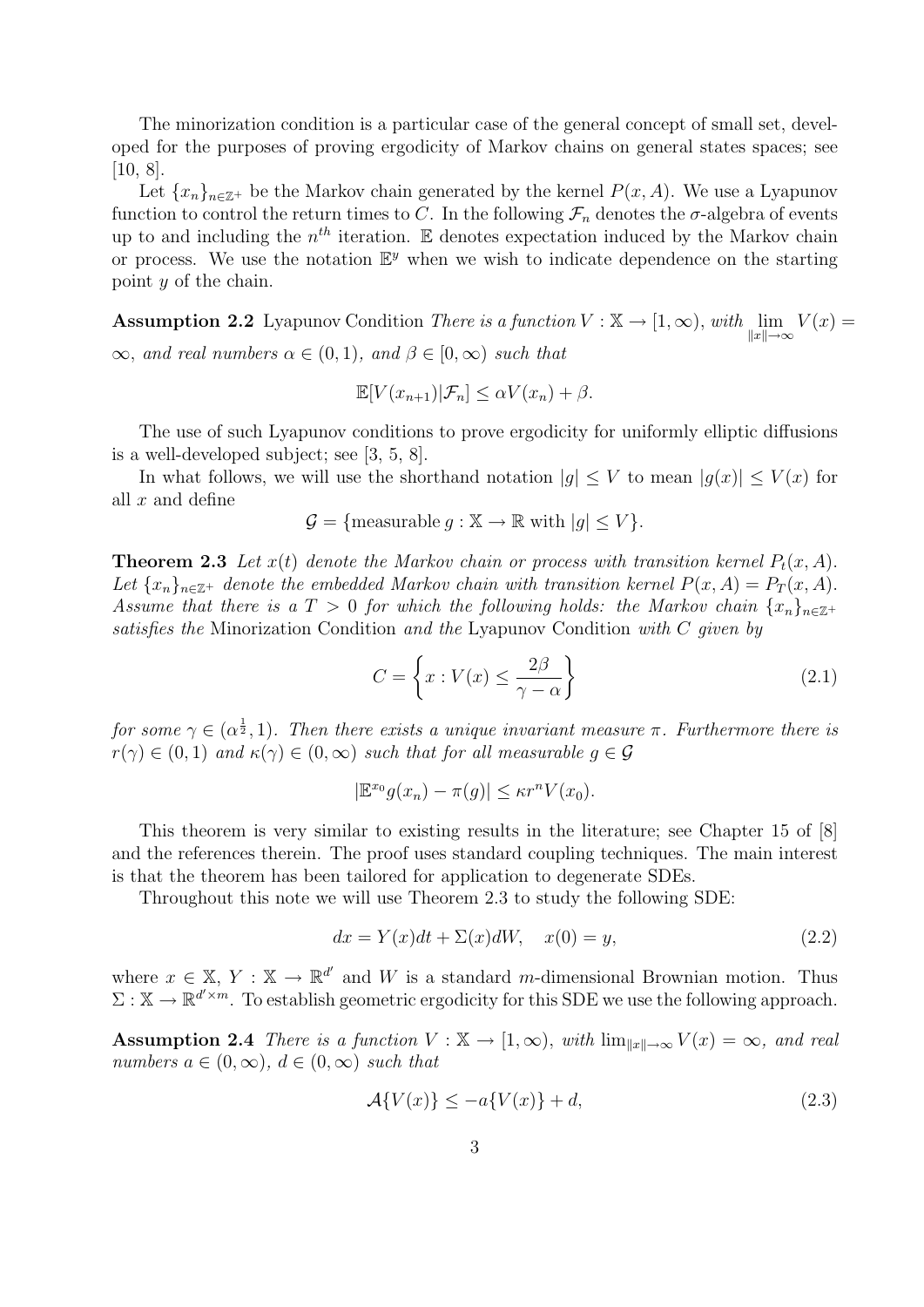where  $A$  is the generator for  $(2.2)$  given by

$$
\mathcal{A}g = \sum_{i=1}^{d} Y_i \frac{\partial g}{\partial x_i} + \frac{1}{2} \sum_{i,j=1}^{d} \left[ \Sigma \Sigma^{T} \right]_{ij} \frac{\partial^2 g}{\partial x_i \partial x_j}.
$$
 (2.4)

Lemma 2.5 Let Assumption 2.4 hold. Then the Lyapunov Condition holds.

Sketch Proof (see also [5], Theorem 11.9.1). This is just the infinitesimal version of Assumption 2.2. If  $\mathcal{F}_s$  is the  $\sigma$ -algebra of all events up to time s, it follows that

$$
\mathbb{E}^{y}\{V(x(t))|\mathcal{F}_{s}\} \le e^{-a(t-s)}V(x(s)) + \frac{d}{a}[1 - e^{-a(t-s)}].
$$
\n(2.5)

If  $x_n = x(n)$ , so that  $\{x_n\}_{n=0}^{\infty}$  is a Markov chain, then  $(2.5)$  shows that Assumption 2.2 holds for this Markov chain: with  $\alpha = e^{-aT}$  and  $\beta = d/a$ .  $\Box$ 

Assumption 2.6 The Markov process generated by (2.2) with transition kernel  $P_t(x, A)$ satisfies, for some fixed compact set  $C \in \mathcal{B}(\mathbb{X})$ , the following:

i) for some  $y^* \in int(C)$  there is, for any  $\delta > 0$ , a  $t_1 = t_1(\delta) \in \mathcal{T}$  such that

$$
P_{t_1}\Big(x,\mathcal{B}_{\delta}(y^*)\Big) > 0 \quad \forall x \in C;
$$

ii) for  $t \in \mathcal{T}$  the transition kernel possesses a density  $p_t(x, y)$ , precisely

$$
P_t(x, A) = \int_A p_t(x, y) dy \quad \forall x \in C, \ A \in \mathcal{B}(\mathbb{X}) \cap \mathcal{B}(C),
$$

and  $p_t(x, y)$  is jointly continuous in  $(x, y) \in C \times C$ .

Lemma 2.7 Let Assumption 2.6 hold. Then the Minorization Condition holds for the same set C.

This is proved in [7].

**Corollary 2.8** Let  $x(t)$  denote the solution of the SDE (2.2) with transition kernel  $P_t(x, A)$ . Assume that there is a  $T > 0$  for which the following holds: the SDE satisfies Assumptions 2.4 and 2.6 with C given by

$$
C = \left\{ x : V(x) \le \frac{2\beta}{\gamma - \alpha} \right\}
$$

for some  $\gamma \in (\alpha^{\frac{1}{2}}, 1)$ . Then there exists a unique invariant measure  $\pi$ . Furthermore there is  $\mu(\gamma) \in (0,1)$  and  $\kappa(\gamma) \in (0,\infty)$  such that for all measurable  $q \in \mathcal{G}$ 

$$
|\mathbb{E}^y g(x(t)) - \pi(g)| \le \kappa e^{-\mu t} V(y).
$$

Sketch Proof Assumptions 2.4 and 2.6 prove that an appropriately sampled chain is ergodic. To extend the proof to continuous time we use an argument from [9], also employed in [7], Theorem 3.2.  $\Box$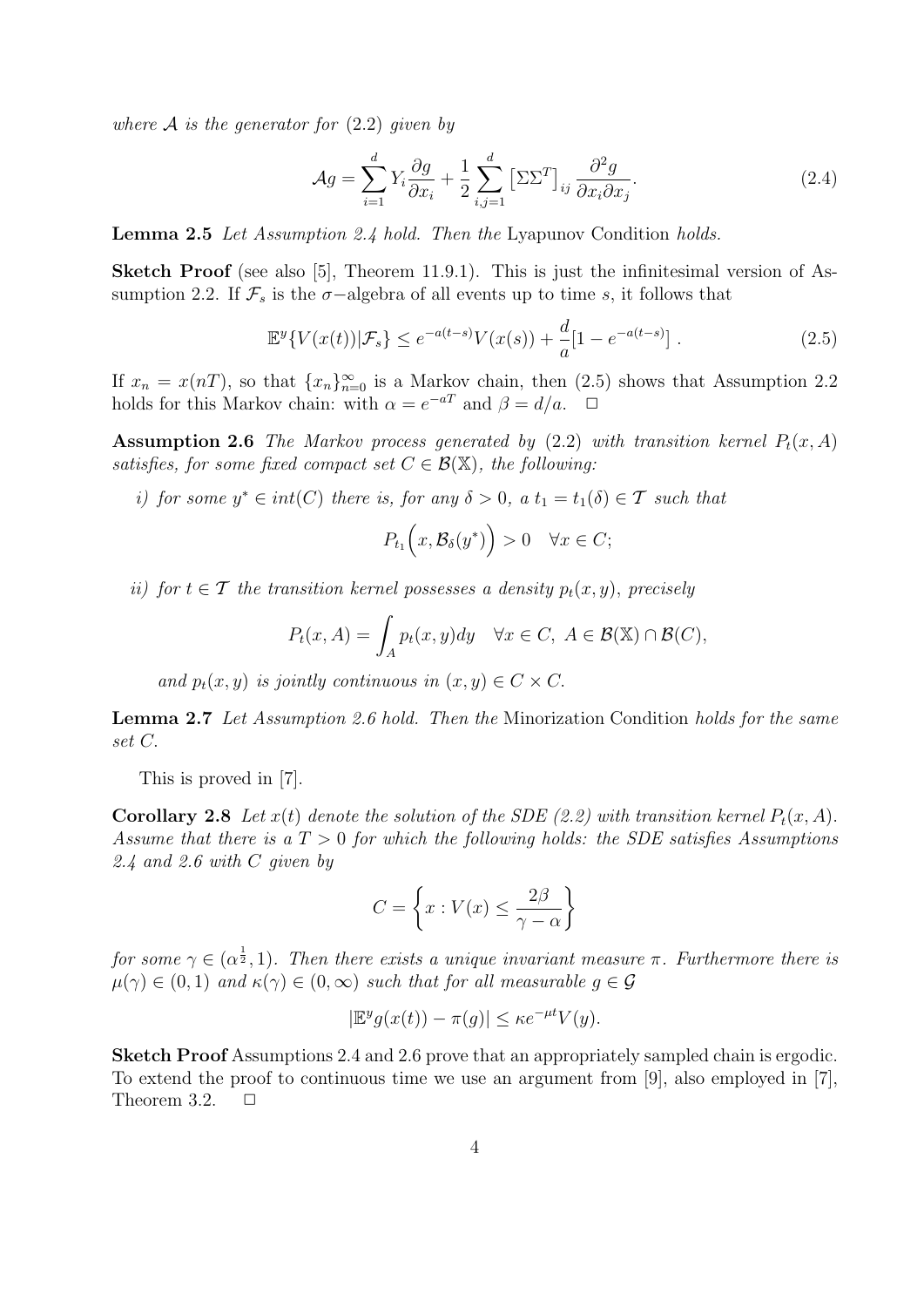# 3 The Langevin Equation

In this section we prove geometric ergodicity of a Langevin equation for the motion of a particle in a periodic potential, subject to state-dependent noise and damping obeying the fluctuation-dissipation relation. This result is stated in Theorem 3.2.

Let W be a standard d-dimensional Brownian Motion,  $F: \mathbb{T}^d \to \mathbb{R}, \sigma: \mathbb{T}^d \to \mathbb{R}^{d \times d}$ ,  $\gamma: \mathbb{T}^d \to \mathbb{R}^{d \times d}$  and  $\rho_i: \mathbb{T}^d \to \mathbb{R}^d$  the *i*th column of  $\sigma$ . Consider the Langevin SDE for  $q, p \in \mathbb{R}^d$  the position and momenta of a particle of unit mass, namely

$$
dq = pdt, \tag{3.1}
$$

$$
dp = -\gamma(q) pdt - \nabla F(q) dt + \sigma(q) dW.
$$
\n(3.2)

(Throughout this section  $\nabla$  represents a gradient with respect to q). Note that the SDE is degenerate, with noise only in the momenta. However the problem is hypo-elliptic and the theory developed in the previous section will be applicable.

We assume the fluctuation-dissipation relation ( $\alpha$  denotes proportional upto a constant independent of  $(q, p)$ 

$$
\gamma(q) \propto \sigma(q)\sigma(q)^T \quad \forall q \in \mathbb{T}^d
$$

which implies the existence of a canonical invariant measure for  $(3.1)-(3.2)$ . In the case  $d = 1, \gamma(q) = \alpha \sigma(q)^2/2$ , for example, there is a known invariant measure with density

$$
\rho(p,q) \propto \exp\{-\alpha[\frac{p^2}{2} + F(q)]\}.
$$

Assumption 3.1 We assume that  $\sigma$  and F are both  $C^{\infty}$ , that

$$
1 \le F(q) \le F^+ < \infty \quad \forall q \in \mathbb{T}^d \tag{3.3}
$$

and that  $\gamma$  is uniformly positive-definite: for some  $\gamma^{-} > 0$ 

$$
\gamma^{-}||z||^{2} \le \langle z, \gamma(q)z \rangle \quad \forall q \in \mathbb{T}^{d}, z \in \mathbb{R}^{d}.
$$
\n(3.4)

From this assumption it follows that  $\sigma(q)$  is invertible for all  $q \in \mathbb{T}^d$  and hence that the  $\{\rho_i\}_{i=1}^d$  are linearly independent everywhere in  $\mathbb{T}^d$ .

Under these conditions it is possible to prove global in time existence and uniqueness of solutions to  $(3.1)$ – $(3.2)$  using the fact that all vector fields are globally Lipschitz on  $\mathbb{X} = \mathbb{T}^d \times \mathbb{R}^d$ . It is expedient to write  $(3.1)$ – $(3.2)$  in the abstract form  $(2.2)$  where now

$$
x = \begin{pmatrix} q \\ p \end{pmatrix} \in \mathbb{T}^d \times \mathbb{R}^d, \ W = \begin{pmatrix} W_1 \\ \vdots \\ W_d \end{pmatrix} \in \mathbb{R}^d, \ Y(x) = \begin{pmatrix} p \\ -\gamma(q)p - \nabla F(q) \end{pmatrix}, \ \Sigma(x) = \begin{pmatrix} O \\ \sigma(q) \end{pmatrix}.
$$
\n(3.5)

Here each  $W_i$  is an independent standard one-dimensional Brownian motion and  $O \in \mathbb{R}^{d \times d}$ is the zero matrix. Note that we may write

$$
\Sigma(x)dW = \sum_{i=1}^{d} X_i(q)dW_i, \ X_i = \begin{pmatrix} 0 \\ \rho_i(q) \end{pmatrix}, \ 0 \in \mathbb{R}^d.
$$
 (3.6)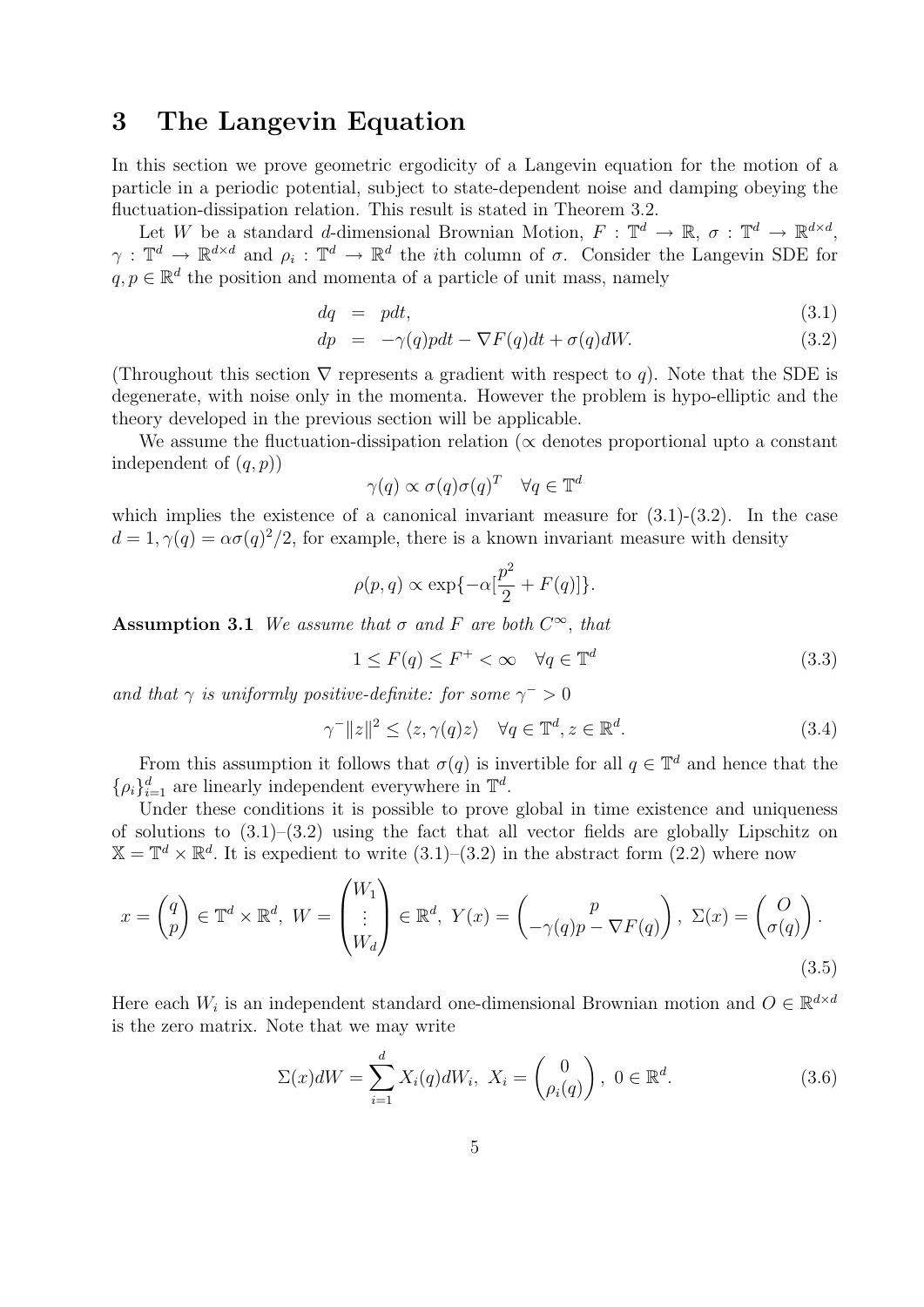For  $(3.1)$ – $(3.2)$ , it is useful to define the Lyapunov function

$$
V(x) \stackrel{\text{def}}{=} \frac{1}{2} ||p||^2 + F(q)
$$
 (3.7)

which is, of course, the Hamiltonian for the Langevin equation in the absence of noise and damping.

We may now define

$$
\mathcal{G}_l = \{ \text{measurable } g : \mathbb{T}^d \times \mathbb{R}^d \to \mathbb{R} \text{ with } |g| \le V^l \}.
$$

**Theorem 3.2** Let Assumption 3.1 hold. The SDE (3.1)–(3.2) with  $x(t) = (q(t)^T, p(t)^T)^T$ has a unique invariant measure  $\pi$  on  $\mathbb{T}^d \times \mathbb{R}^d$ . Fix any  $l \geq 1$ . If  $x(0) = y$  then there exists  $C = C(l) > 0$ ,  $\lambda = \lambda(l) > 0$  such that, for all  $q \in \mathcal{G}_l$ ,

$$
\left|\mathbb{E}^y g(x(t)) - \pi(g)\right| \le CV(y)^l e^{-\lambda t} \quad \text{for all } t \ge 0. \tag{3.8}
$$

**Proof** The result follows from an application of Theorem 2.3. First note that

$$
V(x) \ge 1 + \frac{1}{2}||p||^2 \tag{3.9}
$$

since F is bounded below by 1. Thus  $V(x)^{l} \to \infty$  as  $||x|| \to \infty$ . Lemma 3.3 shows that if A is the generator of the process governed by  $(3.1)$ – $(3.2)$ , that is, in the form  $(2.2)$  with the definitions (3.5),

$$
\mathcal{A}g = \sum_{i=1}^{2d} Y_i \frac{\partial g}{\partial x_i} + \frac{1}{2} \sum_{i,j=1}^{2d} \left[ \Sigma \Sigma^T \right]_{ij} \frac{\partial^2 g}{\partial x_i \partial x_j} \tag{3.10}
$$

then

$$
\mathcal{A}\{V(x)^l\} \le -a_l\{V(x)^l\} + d_l
$$

for some  $a_l, d_l > 0$ . Thus Assumption 2.4 (the Lyapunov condition) holds.

Lemma 3.4, found at the end of this section, proves that, in any positive time, any open set may be reached with positive probability. Thus Assumption 2.6(i) holds with any choice of C and  $y^*$ . We show that Assumption 2.6(ii) holds below and so we have the minorization condition; hence Corollary 2.8 gives the desired result.

We now show that Assumption 2.6(ii) holds. Define

$$
\mathcal{L}=Lie\{Y,X_1,\ldots,X_d\},\
$$

namely the Lie algebra generated by  $\{Y, X_1, \ldots, X_d\}$ . Let  $\mathcal{L}_0$  be the ideal in  $\mathcal{L}$  generated by  $\{X_1, \ldots, X_d\}$ . By Theorem 38.16 in [11] (or results in [1, 4]), it suffices to show that  $\mathcal{L}_0$ spans  $\mathbb{R}^{2d}$  to verify Assumption 2.6(ii). Note that

$$
X_i = \begin{pmatrix} 0 \\ \rho_i(q) \end{pmatrix} \text{ and } [X_i, Y] = \begin{pmatrix} \rho_i(q) \\ -\{\nabla \rho_i(q)\} p - \gamma(q) \rho_i(q) \end{pmatrix}.
$$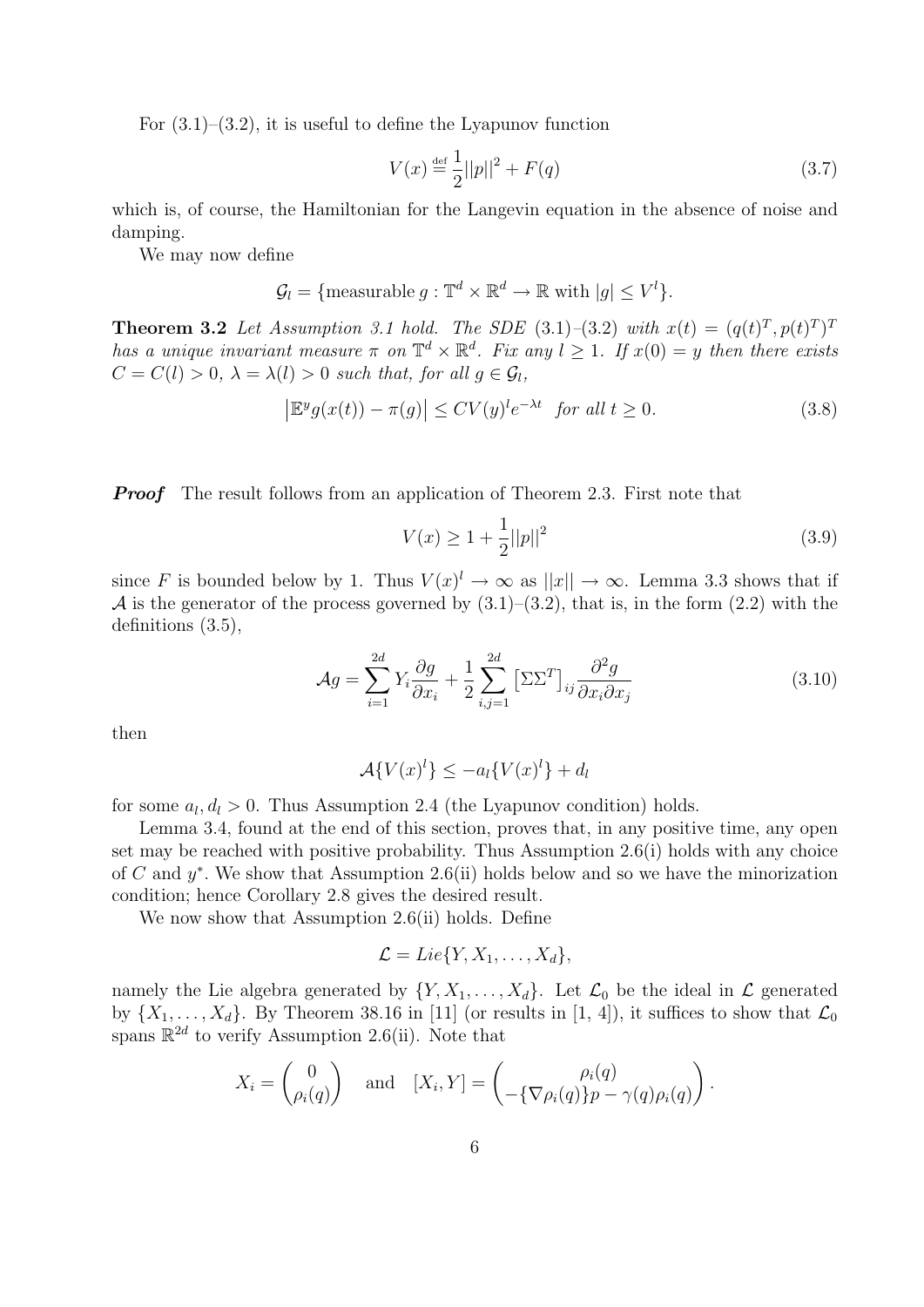Here  $\nabla f(q)$ , for  $f: \mathbb{R}^d \to \mathbb{R}^d$ , is the matrix with  $ij^{th}$  entry  $\partial f^i(q)/\partial q_j$ , with  $f^i(q)$  the  $i^{th}$ component of  $f(q)$ . (Note that  $\rho_i : \mathbb{R}^d \to \mathbb{R}^d$ ). Since  $\sigma$  has linearly independent columns  $\sigma_i$ ,

$$
\{X_1, \ldots, X_d, [X_1, Y], \ldots, [X_d, Y]\}
$$

span  $\mathbb{R}^{2d}$  everywhere in X, implying the required smoothness.  $\Box$ 

The previous theorem requires the following two lemmas:

**Lemma 3.3** For every  $l \geq 1$ , there exists  $a_l \in (0,\infty)$  and  $d_l \in (0,\infty)$  such that, for equation  $(3.1)$ – $(3.2)$  with A given by  $(3.10)$ ,

$$
\mathcal{A}\lbrace V(x)^l\rbrace \leq -a_l\lbrace V(x)^l\rbrace + d_l.
$$

**Proof** We do the case  $l = 1$  first. Let

$$
Y_i(x) = p_i, \t i = 1, \dots, d
$$
  
\n
$$
Y_i(x) = -\{\gamma(q)p\}_i - \frac{\partial F}{\partial q_i}(q), i = d+1, \dots, 2d
$$
  
\n
$$
\frac{\partial V}{\partial x_i} = \frac{\partial F}{\partial q_i}(q), \t i = 1, \dots, d
$$
  
\n
$$
\frac{\partial V}{\partial x_i} = p_i \t i = d+1, \dots, d.
$$

Thus we obtain

$$
\sum_{i=1}^{2d} Y_i \frac{\partial V}{\partial x_i} = \langle p, \nabla F(q) \rangle - \langle p, \gamma(q)p \rangle - \langle p, \nabla F(q) \rangle
$$

so that

$$
\sum_{i=1}^{2d} Y_i \frac{\partial V}{\partial x_i} = -\langle p, \gamma(q)p \rangle \le -\gamma^{-} ||p||^2.
$$

Also,

$$
\Sigma\Sigma^T = \begin{pmatrix} 0 & 0 \\ 0 & \sigma\sigma^T \end{pmatrix}
$$

and thus

$$
\frac{1}{2} \sum_{i,j=1}^{2d} [\Sigma \Sigma^T]_{ij} \frac{\partial^2 V}{\partial x_i \partial x_j} = \frac{1}{2} \sum_{i,j=1}^d [\sigma \sigma^T]_{ij} \frac{\partial^2 V}{\partial x_{d+i} \partial x_{d+j}} = \frac{1}{2} \sum_{i=1}^d [\sigma \sigma^T]_{ii} \frac{\partial^2 V}{\partial p_i^2}.
$$

But

$$
\frac{\partial^2 V}{\partial p_i^2} = 1 \quad \& \quad \frac{1}{2} \sum_{i=1}^d [\sigma \sigma^T]_{ii} = \frac{1}{2} \sum_{i,j=1}^d \sigma_{ij}^2 = \frac{1}{2} ||\sigma||_F^2,
$$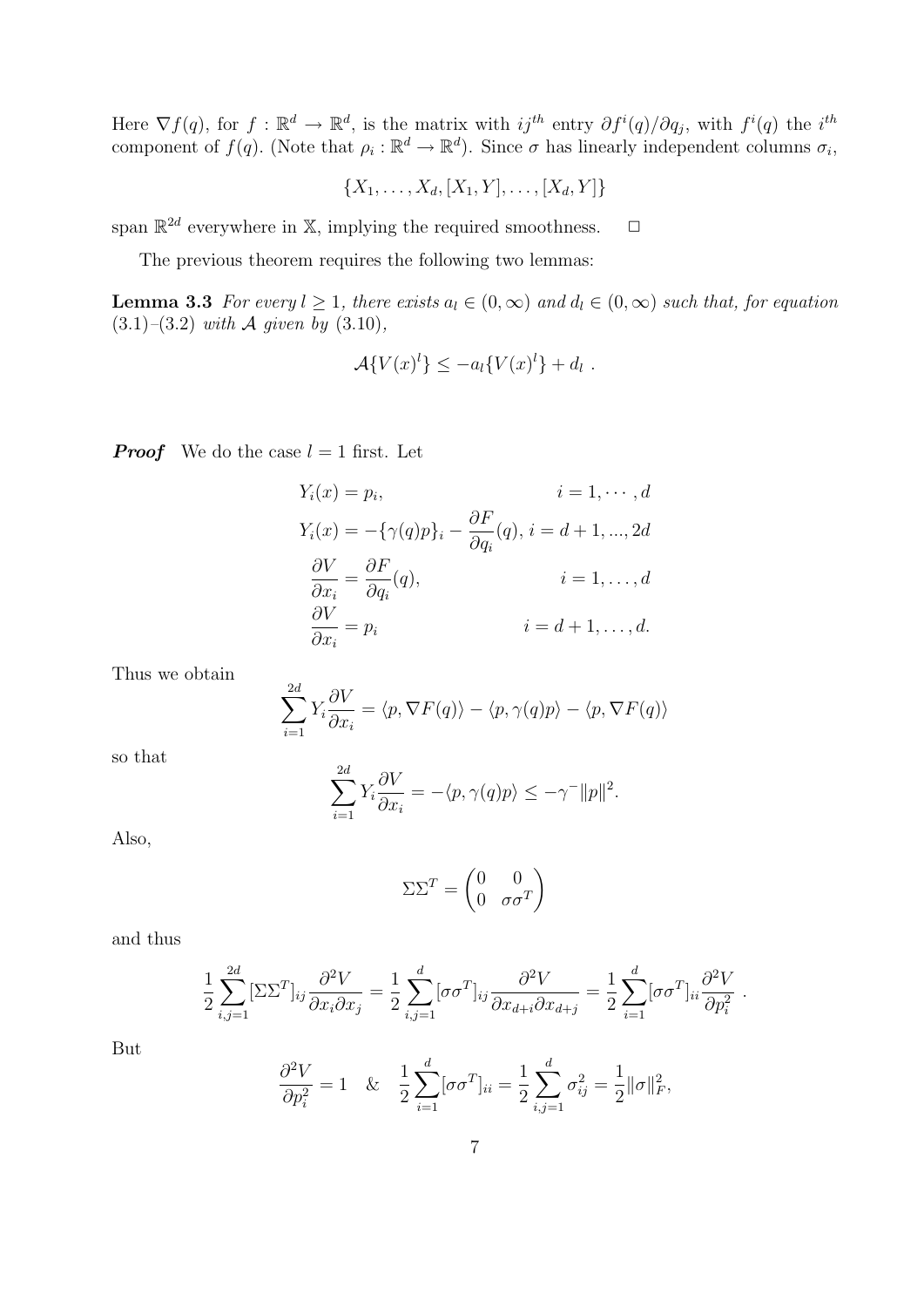where  $\|\cdot\|_F$  is the Frobenius norm on matrices. Combining and using the uniform positivity of  $\gamma(q)$ , we have

$$
\mathcal{A}V(x) \le -2\gamma^{-}V(x) + 2\gamma^{-}F(q) + \frac{1}{2} ||\sigma(q)||^{2}
$$

which, since q is in a compact set and  $F, \sigma$  are smooth, gives the required result for  $l = 1$ .

Now we calculate  $\mathcal{A}\lbrace V(x)^{l}\rbrace$ . To this end, note that

$$
\frac{\partial}{\partial x_i} \{ V(x)^l \} = l \{ V(x) \}^{l-1} \frac{\partial V}{\partial x_i}
$$
\n
$$
\frac{\partial^2}{\partial x_i \partial x_j} \{ V(x)^l \} = \frac{\partial}{\partial x_j} \left\{ l \{ V(x) \}^{l-1} \frac{\partial V}{\partial x_i} \right\},
$$
\nand\n
$$
\mathcal{A} \{ V(x)^l \} = l \{ V(x) \}^{l-1} \mathcal{A} V + \frac{1}{2} \sum_{i,j=1}^d [\sigma \sigma^T]_{ij} l(l-1) V(x)^{l-2} \frac{\partial V}{\partial p_i} \frac{\partial V}{\partial p_j}.
$$

But

$$
\frac{\partial V}{\partial p_i} = p_i
$$

and hence, by using (3.9), we obtain

$$
\frac{1}{2}l(l-1)\sum_{i,j=1}^{d}[\sigma\sigma^{T}]_{ij}\frac{\partial V}{\partial p_{i}}\frac{\partial V}{\partial p_{j}} \leq \chi V(x)
$$

for some  $\chi > 0$ . Thus

$$
\mathcal{A}V(x)^{l} \leq lV(x)^{l-1}\mathcal{A}V(x) + \chi V(x)^{l-1}.
$$

By the calculation for  $l = 1$ ,

$$
\mathcal{A}V(x)^{l} \leq lV(x)^{l-1}[d - aV(x)] + \chi V(x)^{l-1}
$$
  
=  $-alV(x)^{l} + (ld + \chi)V(x)^{l-1}$ .

By choosing  $a_l < al$  and  $d_l$  sufficiently large we obtain

$$
\mathcal{A}V(x)^l \le -a_l V(x)^l + d_l
$$

as required.  $\square$ 

**Lemma 3.4** For all  $x \in \mathbb{T}^d \times \mathbb{R}^d$ ,  $t > 0$  and open  $\mathcal{O} \subset \mathbb{T}^d \times \mathbb{R}^d$ , the transition kernel for (3.1)–(3.2) satisfies  $P_t(x, 0) > 0$ .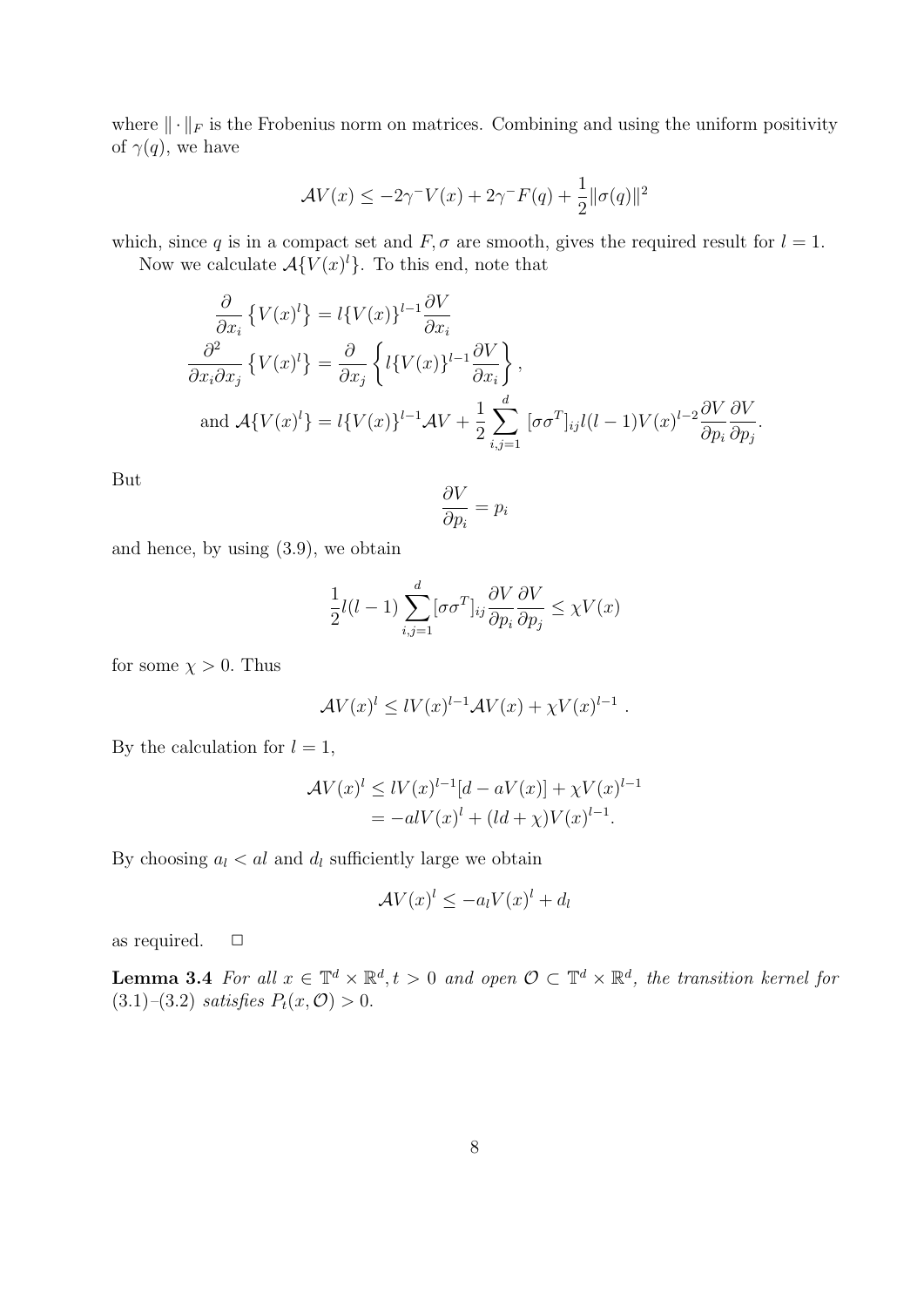**Proof** It suffices to consider the probability of hitting an open ball of radius  $\delta$ ,  $\mathcal{B}_{\delta}$ , centered at  $y^+$ . Consider the associated control problem, derived from  $(3.1)$ – $(3.2)$ ,

$$
\frac{dX}{dt} = Y(X) + \Sigma(X)\frac{dU}{dt} \tag{3.11}
$$

For any  $t > 0$ , any  $y \in \mathbb{T}^d \times \mathbb{R}^d$ , and any  $y^+ \in \mathbb{T}^d \times \mathbb{R}^d$ , we can find smooth  $U \in C^1([0, t], \mathbb{R}^d)$ such that (3.11) is satisfied and  $X(0) = y$ ,  $X(t) = y^+$ . To see this set  $X = (Q^T, \frac{dQ}{dt})$ dt  $(T)^T$  and note that

$$
\frac{d^2Q}{dt^2} + \gamma(Q)\frac{dQ}{dt} + \nabla F(Q) = \sigma(Q)\frac{dU}{dt}.
$$

Choose Q to be a  $C^{\infty}$  path such that, for the given  $t > 0$ ,

$$
\begin{pmatrix} Q(0) \\ \frac{dQ}{dt}(0) \end{pmatrix} = y, \quad \begin{pmatrix} Q(t) \\ \frac{dQ}{dt}(t) \end{pmatrix} = y^+.
$$

Since  $\sigma$  is everywhere invertible,  $\frac{dU}{dt}$  is defined by substitution and will be as smooth as  $\nabla F$ and  $\sigma^{-1}$  – hence  $C^{\infty}$ . Also  $U(0)$  can be taken as 0.

Note that the event

$$
\sup_{0 \le s \le t} ||W(s) - U(s)|| \le \epsilon
$$

occurs with positive probability for any  $\epsilon > 0$ , since the Wiener measure of any such tube is positive (Theorem 4.20 of [14]). From this it is possible to deduce the required open set irreducibility; see [15], Theorem 5.2 or [7], Lemma 3.4.  $\Box$ 

### 4 Particles in a Random Velocity Field

We consider the following model for particles  $x \in \mathbb{T}^2$ , the two-dimensional torus, moving in a random velocity field:

$$
\tau \ddot{x} = v(x, t) - \dot{x},
$$
  

$$
d\eta = \nu A \eta + dW,
$$

where  $v = \nabla^{\perp} \eta$ , and

$$
\nabla^{\perp} = (-\partial_{x_2}, \partial_{x_1})^T.
$$

Thus  $x$  denotes the position of a particle moving according to Stokes' law in a 2D incompressible velocity field. Here  $A = -\Delta$  with  $D(A) = H_{per}(\Omega)$  (periodic functions in  $W^{2,2}(\Omega)$  with mean zero) and  $\Omega$  the unit square  $[0, 1] \times [0, 1]$ .  $W(t)$  is an infinite dimensional Wiener process expressible as a weighted sum of the product of eigenfunctions of A with standard i.i.d Brownian motions. In this simple model these weights are chosen to ensure a prescribed energy spectrum for the velocity field  $v$  in statistical equilibrium, allowing various charicatures of turbulence to be studied. The fact that statistical equilibrium should be expected can be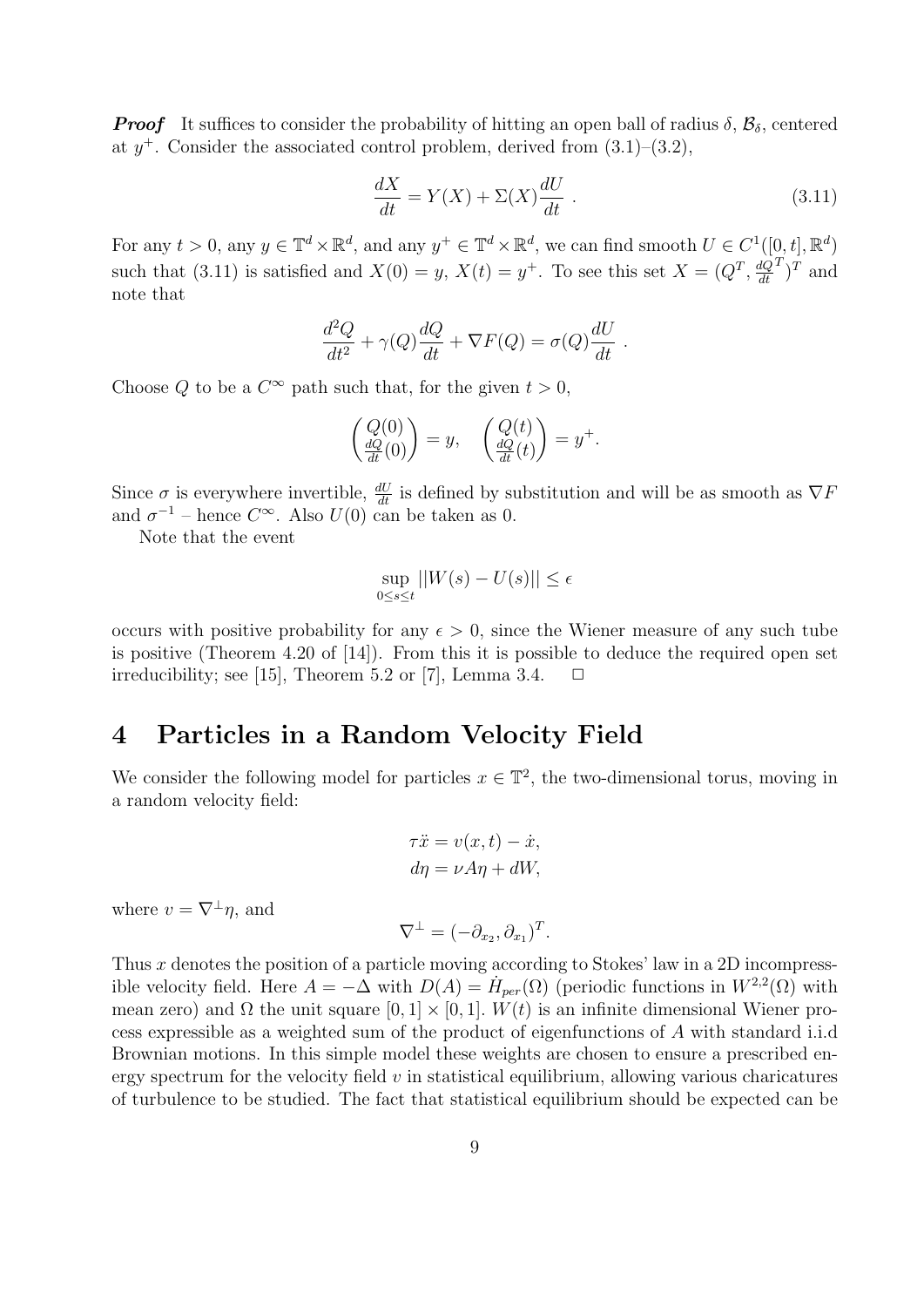understood by noting that the equation for  $\eta$  is an infinite dimensional Ornstein-Uhlenbeck process. Under appropriate assumptions on the covariance of the noise it is indeed ergodic. For a review of the literture related to such models, and for some mathematical analysis of the model, including formulation as a random dynamical system, existence of a random global attractor and the ergodicity of  $\eta$  see [13].

Our aim here is to show that the ergodicity of  $\eta$  induces ergodicity in the particles. We assume that the noise and initial data excite only a finite number of Fourier components. A more sophisticated analysis will be required for the infinite dimensional problem. To be concrete, out finite-dimensionality assumption is to assume that

$$
\eta = \sum_{k \in \mathcal{K}} y_k \cos(k \cdot x) + z_k \sin(k \cdot x)
$$

where

$$
\mathcal{K} = \{2\pi(k_1, k_2), k_i \in \{1, \ldots, M\}\}m
$$

where  $M \geq 2$ . The form of the model means that  $y_k$  and  $z_k$  are scalar Ornstein-Uhlenbeck processes with, for fixed  $k$ , the same parameters, but different noises:

$$
dy_k = -\alpha_k y_k dt + \sqrt{\lambda_k} dB_k^y,
$$
  

$$
dz_k = -\alpha_k z_k dt + \sqrt{\lambda_k} dB_k^z
$$

and the families  $\{B_k^y\}$ <sup>y</sup> $_k$ <sup>}</sup> $_k$ ∈ $\kappa$ , { $B_k^z$ } $_k$ ∈ $\kappa$  are mutually independent families of i.i.d standard Brownian motions. We assume that

$$
\alpha := \min_{k \in \mathcal{K}} \{ \alpha_k \} > 0.
$$

We set  $N = M^2$  and define  $u = (x^T, p^T, y^T, z^T) \in \mathbb{T}^2 \times \mathbb{R}^2 \times \mathbb{R}^N \times \mathbb{R}^N$  where the vector y (respectively z) contains the N  $y_k$  (respectively  $z_k$ ). In this notation our problem becomes

$$
du = Y(u)dt + \Sigma dB, \quad u(0) = v \tag{4.1}
$$

where  $B \in \mathbb{R}^{2N}$  is a vector of i.i.d standard Brownian motions. Here, for D an appropriate diagonal matrix made up of the  $\alpha_k$ , we have

$$
Y(u) = \begin{pmatrix} \frac{1}{\tau} \sum_{k \in \mathcal{K}} \{y_k \nabla^{\perp} \cos(k \cdot x) + z_k \nabla^{\perp} \sin(k \cdot x) \} - \frac{p}{\tau} \\ -Dz \end{pmatrix} \in \mathbb{R}^{2N+4},
$$

and

$$
\Sigma = \left(\begin{array}{ccc} O_{2\times N} & O_{2\times N} \\ O_{2\times N} & O_{2\times N} \\ I_{N\times N} & O_{N\times N} \\ O_{N\times N} & I_{N\times N} \end{array}\right) \in \mathbb{R}^{2N+4\times 2N}.
$$

Here  $O_{m \times n}$  (resp.  $I_{m \times n}$ ) is the  $m \times n$  zero (resp. identity) matrix. Note that

$$
\Sigma dB = \sum_{k \in \mathcal{K}} \sqrt{\lambda_k} \{ e_k^y dB_k^y + e_k^z dB_k^z \}
$$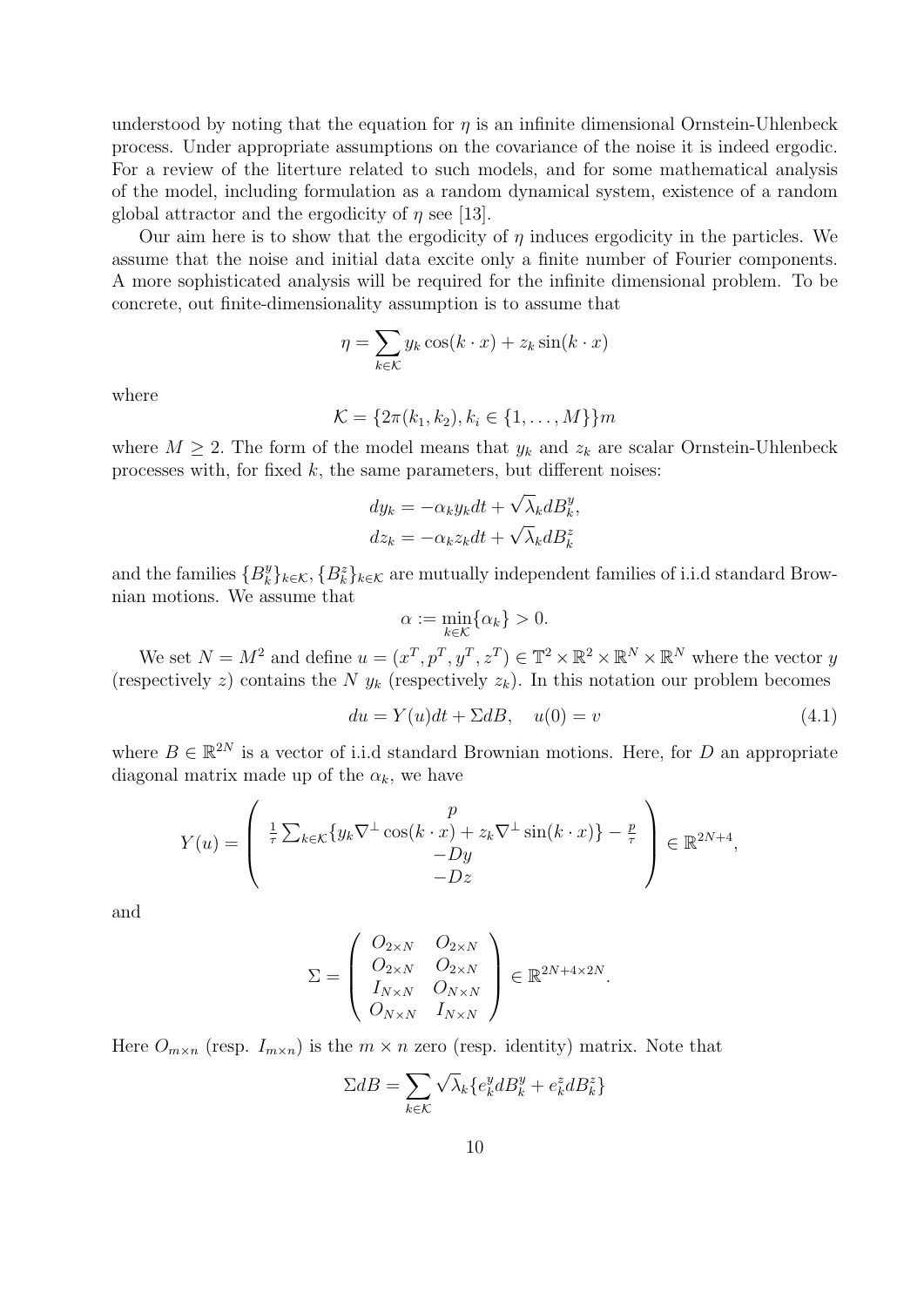where  $e_k^y = (0^T, 0^T, e_k^T, 0^T)^T, e_k^z = (0^T, 0^T, 0^T, e_k^T)^T$  and  $e_k$  is the unit vector in  $\mathbb{R}^N$  with non-zero entry only at the entry corresponding to index  $k$ .

Global in time existence and uniqueness for (4.1) follows from the fact that all vector fields are globally Lipschitz on X. For (4.1) it is useful to define the Lyapunov function

$$
V(u) = 1 + \frac{1}{2} \{ ||y||^2 + ||z||^2 + a||p||^2 \}
$$
\n(4.2)

where  $a > 0$  is a constant to be determined.

Now we define

$$
\mathcal{G}_l = \{ \text{measurable } g : \mathbb{T}^2 \times \mathbb{R}^{2N+2} \to \mathbb{R} \text{ with } |g| \le V^l \}.
$$

**Theorem 4.1** The SDE (4.1) with  $u(t) = (x(t)^T, p(t)^T, y(t)^T, z(t)^T)^T$  has a unique invariant measure  $\pi$  on  $\mathbb{T}^2 \times \mathbb{R}^{2N+2}$ . Furthermore there is an  $a > 0$  for which the following holds. Fix any  $l \geq 1$ . There exists  $C = C(l) > 0$ ,  $\lambda = \lambda(l) > 0$  such that, for all  $q \in \mathcal{G}_l$ ,  $u(0) = v$ ,

$$
\left|\mathbb{E}^v g(u(t)) - \pi(g)\right| \le CV(u)^l e^{-\lambda t} \quad \text{for all } t \ge 0. \tag{4.3}
$$

**Proof** The result follows from an application of Corollary 2.8. First note that  $V(u)^{l} \to \infty$ as  $||u|| \rightarrow \infty$ . Lemma 4.2 shows that there is a choice of  $a > 0$  such that, if A is the generator of the process governed by (4.1), then

$$
\mathcal{A}\{V(x)^l\} \le -a_l\{V(x)^l\} + d_l
$$

for some  $a_l, d_l > 0$ . Thus Assumption 2.4 (the Lyapunov condition) holds.

Lemma 4.3 proves that, in any positive time, any open set may be reached with positive probability. Thus Assumption 2.6(i) holds with any choice of  $C$  and  $y^*$ . We prove below that Assumption 2.6(ii) holds and so we have the minorization condition by Lemma 2.7. Hence Corollary 2.8 gives the desired result.

It remains to establish Assumption 2.6(ii). We observe that

$$
f_k^y := [Y, e_k^y] = \begin{pmatrix} 0 \\ \frac{1}{\tau} \nabla^{\perp} \cos(k \cdot x) \\ -\alpha_k e_k \\ 0 \end{pmatrix},
$$

$$
f_k^z := [Y, e_k^z] = \begin{pmatrix} 0 \\ \frac{1}{\tau} \nabla^{\perp} \sin(k \cdot x) \\ 0 \\ -\alpha_k e_k \end{pmatrix}
$$

and then that

$$
[Y, f_k^y] = \begin{pmatrix} \frac{1}{\tau} \nabla^{\perp} \cos(k \cdot x) \\ \times \\ \times \\ \times \end{pmatrix},
$$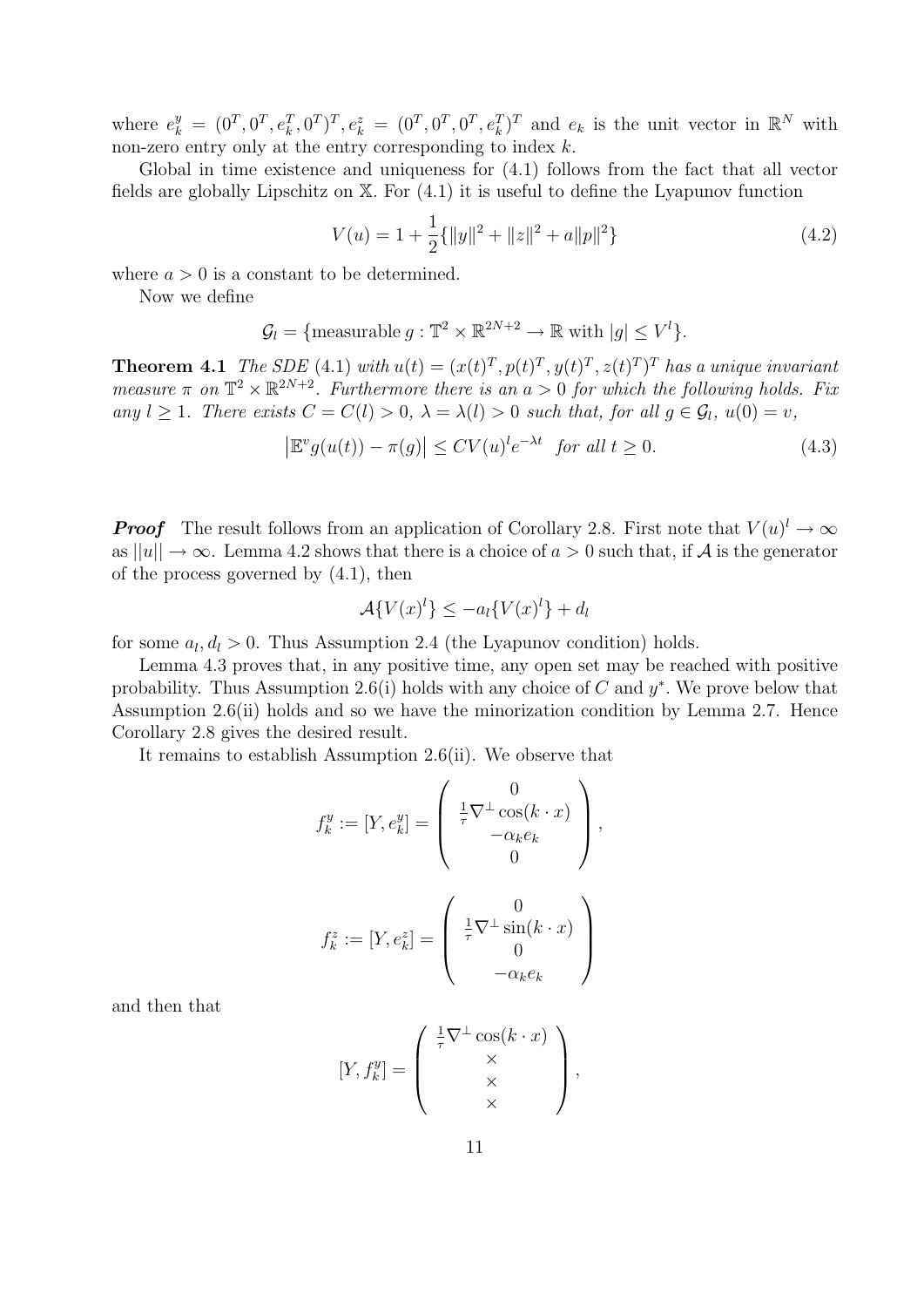$$
[Y, f_k^z] = \begin{pmatrix} \frac{1}{\tau} \nabla^{\perp} \sin(k \cdot x) \\ \times \\ \times \\ \times \end{pmatrix}.
$$

Here  $\times$  denotes entries immaterial in the following. Together

$$
\bigcup_{k \in \mathcal{K}} \{e_k^y, e_k^z, [Y, e_k^y], [Y, e_k^z], [Y, f_k^y], [Y, f_k^y]\}
$$

span  $\mathbb{R}^{2N+4}$  because

$$
\nabla^{\perp} \cos(k \cdot x) = \begin{pmatrix} -k_2 \\ k_1 \end{pmatrix} \sin(k \cdot x), \nabla^{\perp} \sin(k \cdot x) = \begin{pmatrix} k_2 \\ -k_1 \end{pmatrix} \cos(k \cdot x).
$$

Since  $M \geq 2$  there are at least two distinct directions generated by the vectors k, and since at least one of  $sin(k \cdot x)$  and  $cos(k \cdot x)$  is non-zero at every point of  $\mathbb{T}^2$ , the result follows.  $\Box$ 

The previous theorem requires the following two lemmas:

**Lemma 4.2** For every  $l \geq 1$ , there exists  $a_l \in (0,\infty)$  and  $d_l \in (0,\infty)$  such that, for equation  $(4.1)$  with A given by  $(3.10)$ ,

$$
\mathcal{A}\lbrace V(u)^l\rbrace \leq -a_l\lbrace V(u)^l\rbrace +d_l.
$$

**Proof** For any  $\delta > 0$ 

$$
\langle Y(u), \nabla V(u) \rangle \le -\frac{a}{\tau} ||p||^2 + \frac{a\kappa}{\tau} [\frac{1}{2\delta} ||y||^2 + \frac{1}{2\delta} ||z||^2 + \delta N ||p||^2] - \alpha ||y||^2 - \alpha ||z||^2,
$$

where

$$
\alpha = \min_{k \in \mathcal{K}} \alpha_k > 0, \quad \kappa = \max_{k \in \mathcal{K}} \{ \|\nabla^{\perp} \cos(k \cdot x)\|, \|\nabla^{\perp} \sin(k \cdot x)\| \}.
$$

Choose  $\delta$  so that  $2\delta N\kappa = 1$  and then choose a so that  $a\kappa = \alpha\tau\delta$ . It follows that

$$
\langle Y(u),\nabla V(u)\rangle\leq -\frac{a}{2\tau}\|p\|^2-\frac{\alpha}{2}\|y\|^2-\frac{\alpha}{2}\|z\|^2.
$$

Using the fact that  $\Sigma$  is constant we deduce that

$$
\mathcal{A}V(u) \le -a_1V(u) + d_1
$$

with  $a_1 = \min\{\frac{a}{\tau}\}$  $\frac{a}{\tau}, \alpha$ .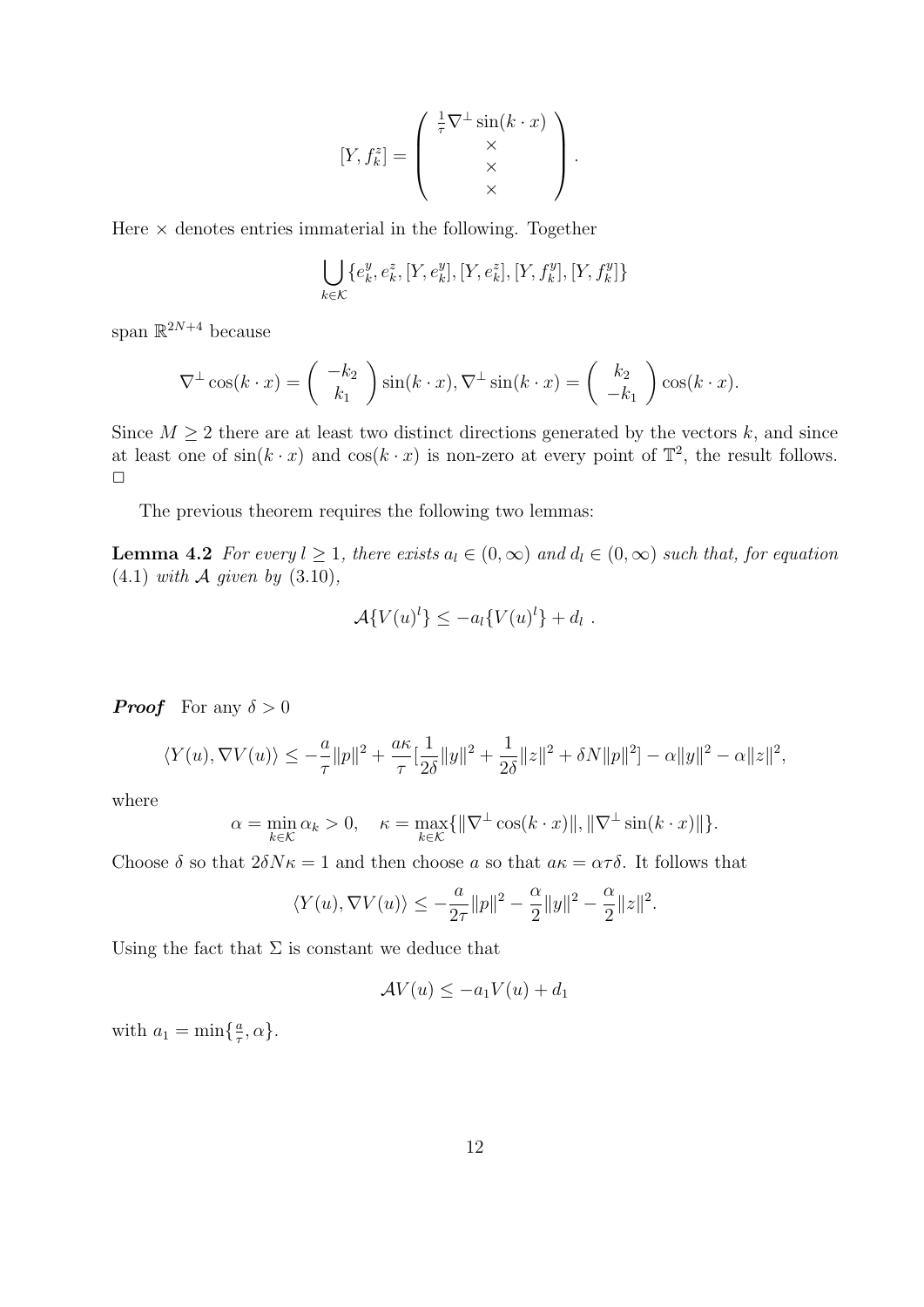Now we calculate  $\mathcal{A}\lbrace V(u)^l \rbrace$ . To this end, note that

$$
\frac{\partial}{\partial u_i} \{ V(u)^l \} = l \{ V(u) \}^{l-1} \frac{\partial V}{\partial u_i}
$$
\n
$$
\frac{\partial^2}{\partial u_i \partial u_j} \{ V(u)^l \} = \frac{\partial}{\partial u_j} \left\{ l \{ V(u) \}^{l-1} \frac{\partial V}{\partial u_i} \right\},
$$
\nand 
$$
\mathcal{A} \{ V(u)^l \} = l \{ V(u) \}^{l-1} \mathcal{A} V + \frac{1}{2} \sum_{i=1}^N l(l-1) V(u)^{l-2} \left( \frac{\partial V}{\partial u_{4+i}} \right)^2
$$
\n
$$
+ \frac{1}{2} \sum_{i=1}^N l(l-1) V(u)^{l-2} \left( \frac{\partial V}{\partial u_{4+N+i}} \right)^2.
$$

But the quadratic structure of V means that, for some  $\chi > 0$ ,

$$
\mathcal{A}V(u)^l \leq lV(u)^{l-1}\mathcal{A}V(u) + \chi V(u)^{l-1}.
$$

By the calculation for  $l = 1$ ,

$$
\mathcal{A}V(u)^{l} \leq lV(u)^{l-1}[d - aV(u)] + \chi V(u)^{l-1} = -alV(u)^{l} + (ld + \chi)V(u)^{l-1}.
$$

By choosing  $a_l < al$  and  $d_l$  sufficiently large we obtain

$$
\mathcal{A}V(u)^l \le -a_l V(u)^l + d_l
$$

as required.  $\square$ 

**Lemma 4.3** For all  $u \in \mathbb{T}^d \times \mathbb{R}^d$ ,  $t > 0$  and open  $\mathcal{O} \subset \mathbb{T}^d \times \mathbb{R}^d$ , the transition kernel for (4.1) satisfies  $P_t(u, \mathcal{O}) > 0$ .

**Proof** To start with we just consider the probability of reaching an open set in the coordinates concerned with particle position and momentum  $(x, p) \in \mathbb{T}^2 \times \mathbb{R}^2$ . At the end we describe the simple modification to the full-space  $\mathbb{T}^2 \times \mathbb{R}^{2N+2}$ .

We first study the control problem of connecting  $(x(0), p(0)) = (x^-, p^-)$  with  $(x(t), p(t)) =$  $(x^+, p^+)$ . Note that, for any  $k \in \mathcal{K}$ , either  $\cos(k \cdot x) \neq 0$  or  $\sin(k \cdot x) \neq 0$  for either  $x = x^$ or  $x = x^+$ . Let  $k^1, k^2 \in \mathcal{K}$  be two non-parallel vectors with  $k^i = (k_1^i, k_2^i)^T$ . For simplicity we assume that  $\cos(k^1 \cdot x), \cos(k^2 \cdot x) \neq 0$  for  $x = x^-$  and  $x = x^+$ . Similar arguments to the following can be used by replacing cos by sin in the following and, possibly, by piecing together two arguments of the same type; we discuss this below.

Now let  $x(s)$ ,  $0 \le s \le t$ , be any smooth path connecting  $(x^-, p^-)$  and  $(x^+, p^+)$  and avoiding the set

$$
\{x \in \mathbb{T}^2 : \cos(k^1 \cdot x) = 0 \text{ or } \cos(k^2 \cdot x) = 0\}.
$$
 (4.4)

Then the control problem to find  $U_1(t)$ ,  $U_2(t) \in C^{\infty}([0,t], \mathbb{R}^2)$  such that the differential equation

$$
\tau \ddot{x} + \dot{x} = U_1(t) \nabla^{\perp} \sin(k^1 \cdot x) + U_2(t) \nabla^{\perp} \sin(k^2 \cdot x) \tag{4.5}
$$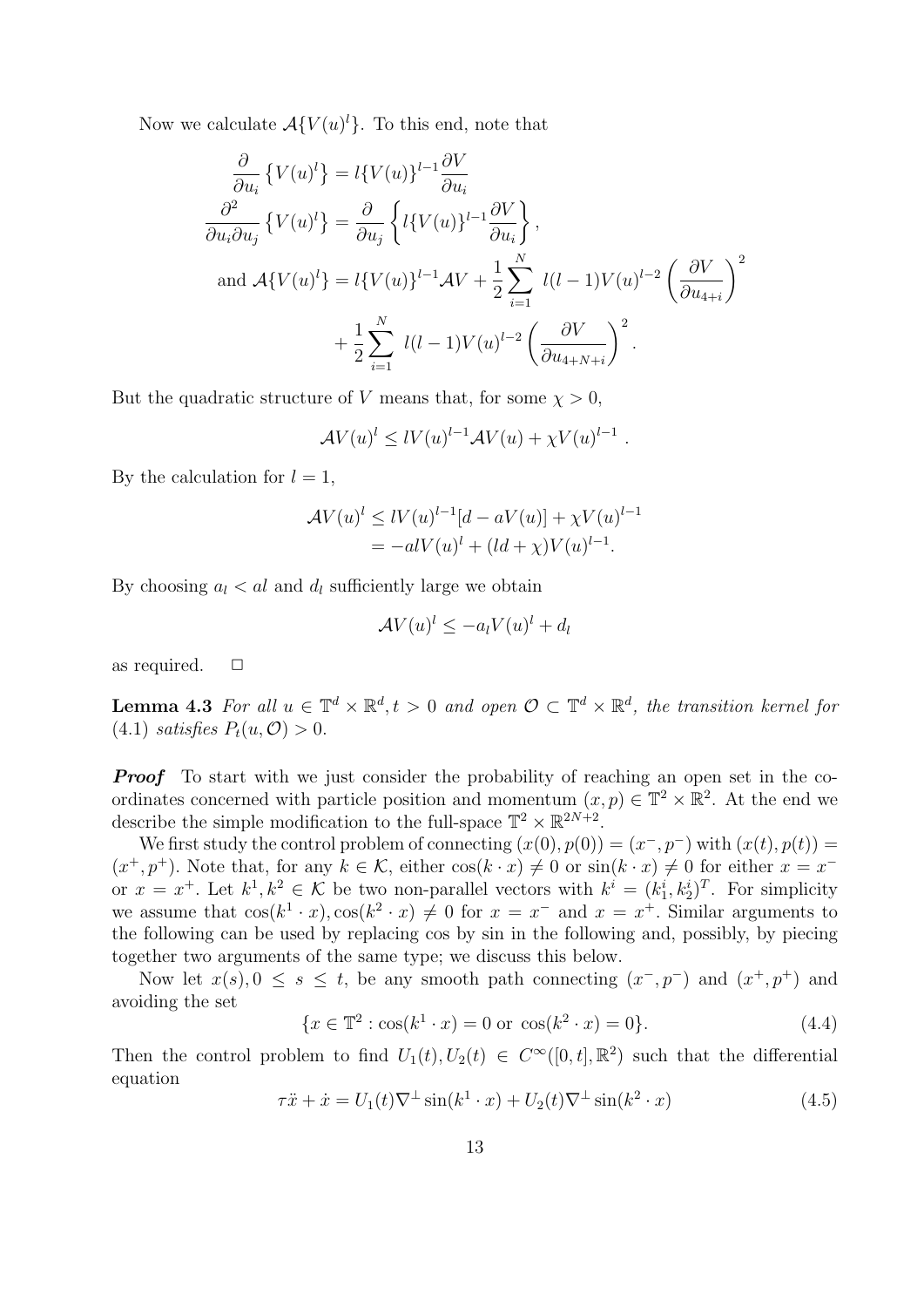passes along this path,  $0 \leq s \leq t$ , is uniquely solvable. This follows because

$$
\begin{pmatrix} k_2^1 \cos(k^1 \cdot x) & k_2^2 \cos(k^2 \cdot x) \\ -k_1^1 \cos(k^1 \cdot x) & -k_1^2 \cos(k^2 \cdot x) \end{pmatrix} \begin{pmatrix} U_1(t) \\ U_2(t) \end{pmatrix} = \tau \ddot{x} + \dot{x}
$$

and the matrix has determinant which is non-zero because it avoids the set (4.4) and because  $k^1$  and  $k^2$  are not parallel.

If both  $\sin(k^1 \cdot x)$  and  $\sin(k^2 \cdot x)$  are non-zero at both end-points then a similar construction works using the equation

$$
\tau \ddot{x} + \dot{x} = U_1(t) \nabla^{\perp} \cos(k^1 \cdot x) + U_2(t) \nabla^{\perp} \cos(k^2 \cdot x)
$$

and a smooth path avoiding points where  $sin(k^1 \cdot x)$  and  $sin(k^2 \cdot x)$  disappear. Similar arguments work if  $sin(k^1 \cdot x)$  and  $cos(k^2 \cdot x)$  are non-zero at both end-points or if  $sin(k^2 \cdot x)$ and  $cos(k^1 \cdot x)$  are non-zero at both end-points. However, if the non-zero quantities differ at the two ends of the path then it is necessary to break the controls  $U_1(s)$ ,  $U_2(s)$  into two smooth paths, one for  $s \in [0, t/2]$  and one for  $s \in [t/2, t]$ . Choosing the smooth path x so that none of

$$
\sin(k^1 \cdot x), \sin(k^2 \cdot x), \cos(k^1 \cdot x), \cos(k^2 \cdot x)
$$

disappear at  $x = x(t/2)$ , and then using two arguments of the preceeding type, shows that a piecewise smooth path may be chosen controlling x from  $(x^-, p^-)$  to  $(x^+, p^+)$ .

Ornstein-Uhlenbeck processes can be forced to lie within a small tubular neighbourhood of any smooth curve, using the analogous property for Brownian motion. This completes the open set irreducibility in  $\mathbb{T}^2 \times \mathbb{R}^2$ . However, to extend the result to  $\mathbb{T}^2 \times \mathbb{R}^{2N+2}$  we need to allow the Ornstein-Uhlenbeck processes themselves to arrive into any open set at time t. For this it is necessary to modify the paths  $U_1(s)$  and  $U_2(s)$  in the neighbourhood of  $s = t$  so that they end at a prescribed point. By making this change on a sufficiently small interval near t, and using continuity of (4.5) or related control problems in  $U_1(t)$ ,  $U_2(t)$ , we can still ensure the required reachability in  $\mathbb{T}^2 \times \mathbb{R}^2$ , as well as in the y and z variables. Theorem 5.2 of [15] gives the desired result, noting that for this problem the Ito and Stratonovich forms of the SDE are the same.  $\Box$ 

Acknowledgements: We would like to thank Des Higham, and Wilhelm Huisinga for helpful input.